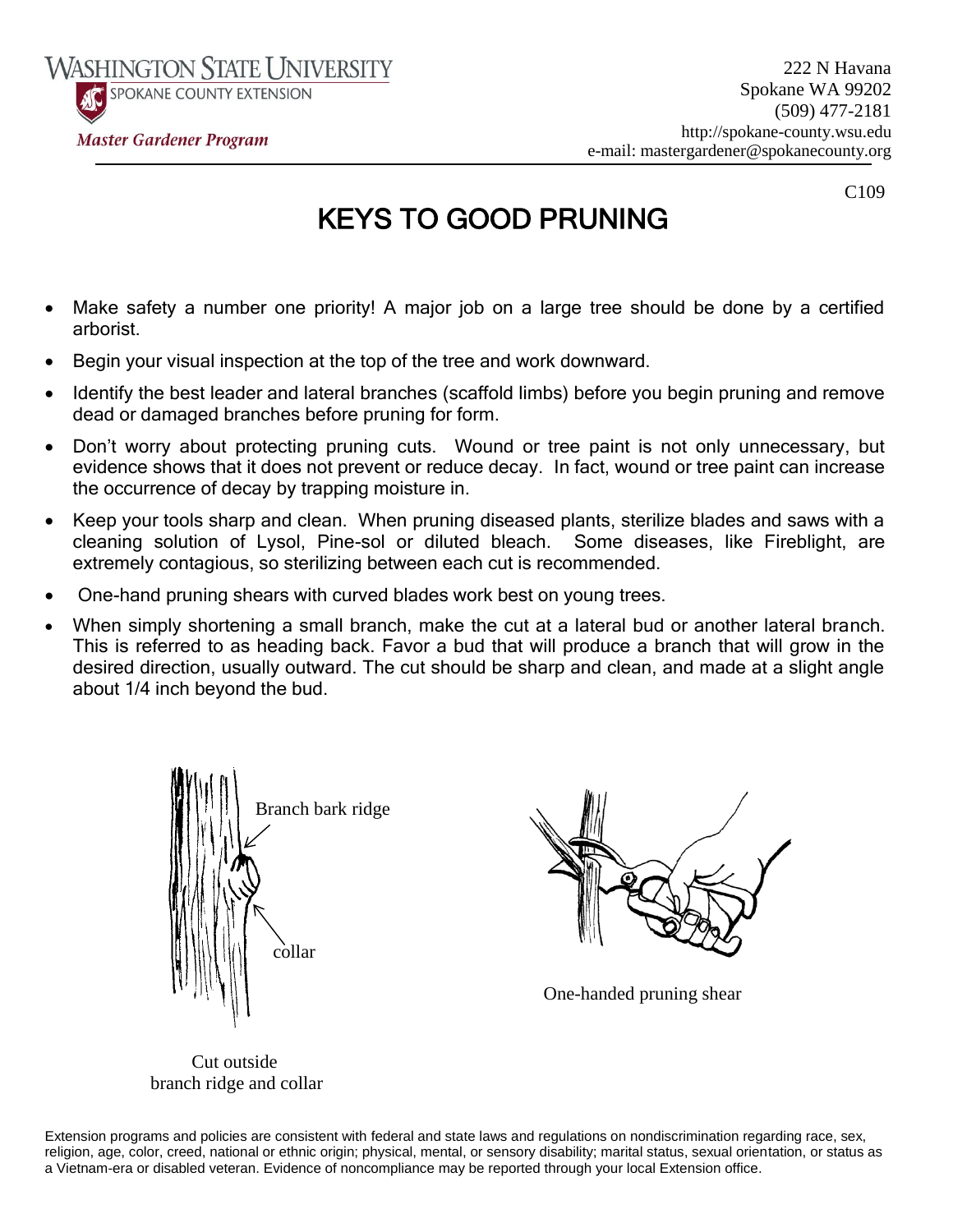# WHEN TO PRUNE

Timing of pruning depends to a large extent on  $why$  you prune. Light pruning and the removal of dead wood can be done anytime. Otherwise, here are some guidelines, recognizing that individual species may differ.



#### Winter (January-March)

Pruning during dormancy (after leaves fall and before new growth appears) is the most common practice. It results in a vigorous burst of new growth in the spring. Some species, such as maples, walnuts, and birches may "bleed," or drip large amounts of sap, in the spring. This is not harmful to the tree and will cease when the leaves emerge.



#### Spring (April-May)

Pruning cuts will result in quick and often excessive regrowth. Spring flowering shrubs such as lilac, forsythia, and spirea should be pruned after blooming. Avoid pruning spring flowering shrubs in fall or late winter, which will result in decreased bloom. Pruning between the time when leaf buds start to swell and when leaves reach their mature size and color can disrupt growth hormones in the tree leading to more water sprouts and very vigorous regrowth.

#### Summer (June-August)

To direct the growth by slowing the branches you don't want, or to "dwarf" the development of a tree or branch, prune soon after seasonal growth is complete. Another reason to prune in summer is for corrective purposes. Limbs that hang down too far under the weight of leaves can be reduced. Be aware that late summer pruning may stimulate new tip growth that will not have time to harden off before cold weather.



### Fall (September-December)

Pruning cuts made in September and early October may result in a flush of vegetative growth that will be too tender to survive the winter. Generally it is safe to prune after the leaves fall from a plant.

Note: For flowering trees or shrubs that bloom in summer or fall on *current* year's growth, prune in winter. For trees and shrubs that bloom in spring from buds on one-year-old wood, prune when their flowers fade in late spring or early summer.

# PRUNING FOR SHAPE

### Thinning and Spacing

Many trees benefit from some thinning - removing a portion of the limbs that compete for space and light. Don't remove more than 1/4 of the leaf canopy; if it needs more pruning, come back and complete the job the following season. Do not prune any tree the same year it is planted or moved.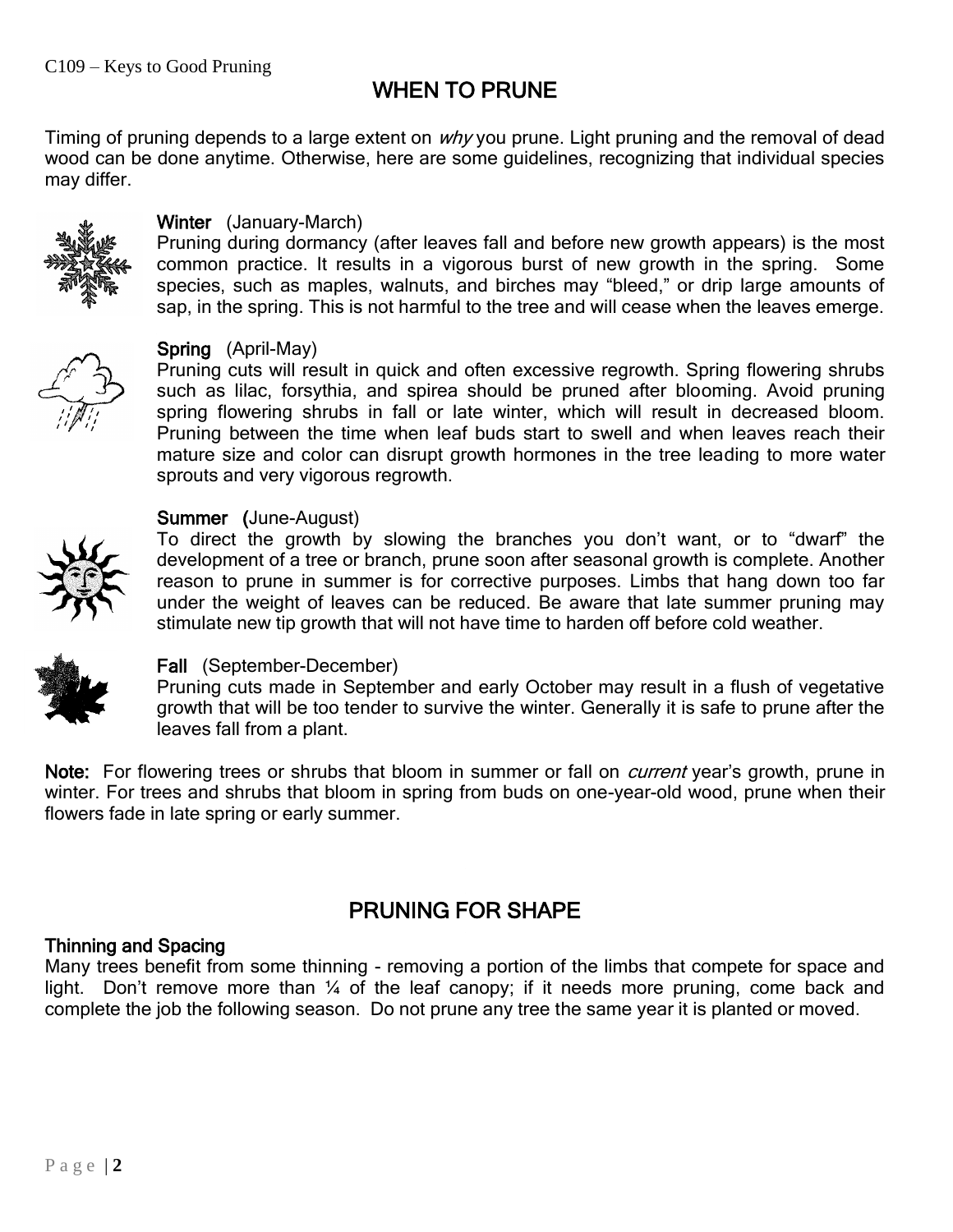

#### Ingrowers, Protruders and Crown Ratio

When a crown is dense, look for limbs that turn inward, and those that extend beyond the "natural" outline of the crown. Prune at the trunk or to a lateral branch. Over-pruning can damage or even kill your tree. Always maintain at least ¾ of the tree as the live crown.





#### **Function**

Try to imagine what the tree will look like when it is larger. If a limb is headed

toward trouble (the house, walkway, sign, etc.) remove it as early as possible in the life of the tree. Closure of the wound will be more complete when the limb is small. Remember, limbs do not move upward on the tree trunk as a tree grows in height. To "lift" (raise) the crown, remove lower limbs over several years. No more than 1/4 of the live crown should ever be removed in a single cutting.

#### Double Leaders

Protect the leader from competition. In trees with co-dominant leaders, remove the one with a crook or other defects, or that creates a lop-sided appearance.

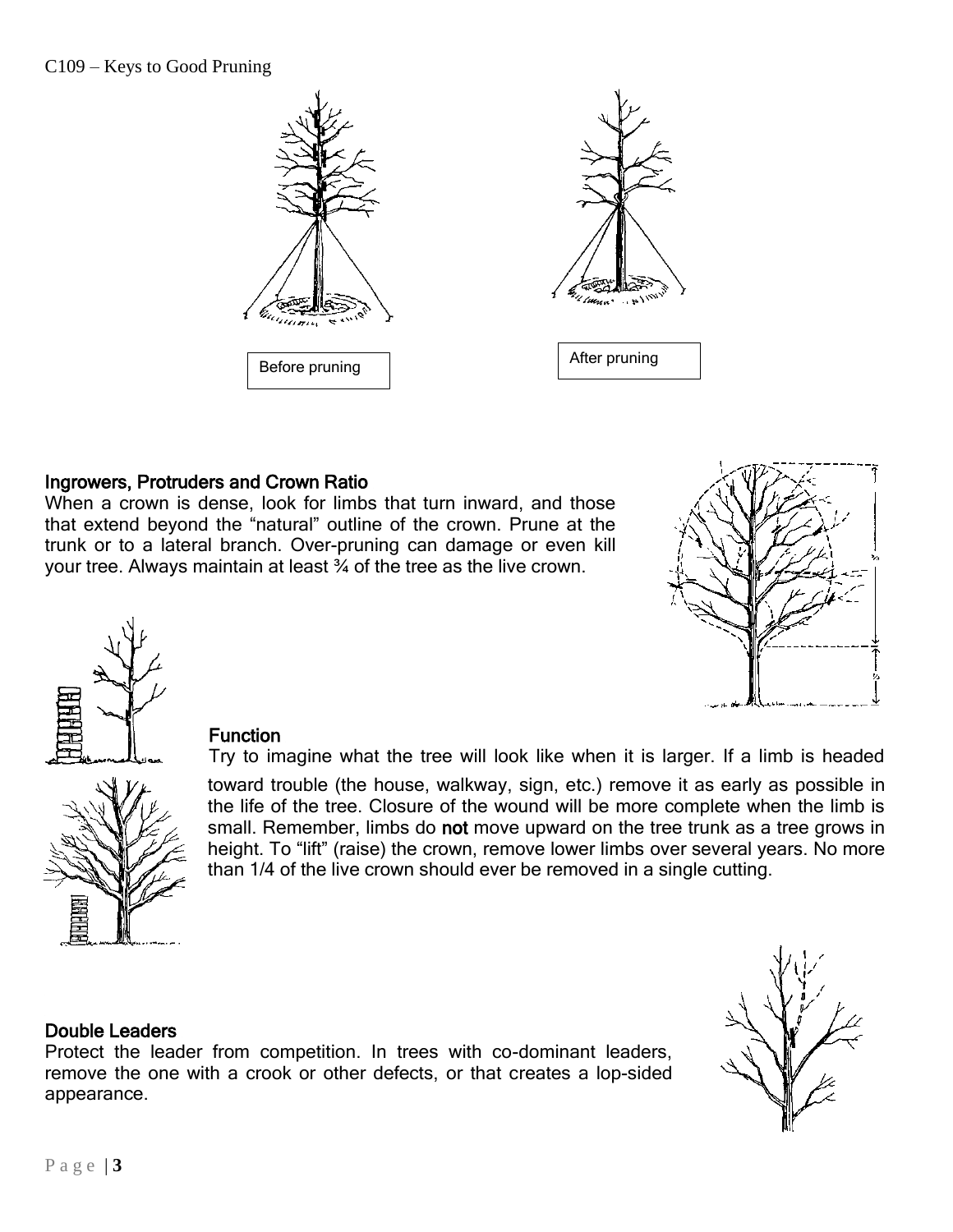## PRUNING FOR STRENGTH

The first guide to pruning a young shade tree is to have a clear understanding about what pruning can do for the tree - and for you. For example, we know to prune modestly - if at all - when transplanting a new tree. An immediate objective must be to strengthen and expand the root system that is usually reduced by 80-90% during transplanting. To meet this objective, as much as possible of the leaf surface (the tree's food factories) needs to be left intact. Remove only damaged or dead limbs. Pruning with strength as the objective is the best way to avoid weak branches later on and to prevent expensive corrections that will otherwise become necessary.

#### Branch Angles and Size

Narrow angles signal a point of future weakness, whether in the trunk or crown. The reason is that as the two branches grow, neither has sufficient space to add the wood needed for strength. Instead, they grow *against* each other. The effect is similar to hammering in a wedge. To prevent this and the expensive problems that are sure to follow, simply remove one of the two branches.

For strength, the ideal branching angle approximates 10 or 2 o'clock positions from the main trunk. Lateral branches should be no more than 1/2 to 3/4 the diameter of the trunk. As the trunk grows, it will strengthen the joint by adding wood around the branch - like a dowel in a chair leg.

#### Watersprouts and Suckers

These "parasite" sprouts can occur at the base or inside the crown. They are rapidly growing, weakly attached, and upright. Usually they use more energy than they return to the tree. It is best to remove them as soon as possible when it is obvious they are vigorous sprouts.





#### Center of gravity

Young trees deformed by wind may be corrected by pruning. Move the tree's center of gravity to a point more central over the trunk by cutting back the leader and laterals on the downwind side (or direction of lean) to more upright branches. If the problem is slight, a firm stake set close to the trunk and tied to the tree for one growing season may be a less invasive solution.

#### Temporary Branches

Branches below the lowest permanent branch can protect young bark from injury from the sun and add taper and strength to the trunk.

Particularly in lawn plantings where lower limbs do not block passage or tempt vandals, the limbs may be left for 3-4 years after planting. Then remove them over the next 2-3 years, beginning with the larger temporaries. Don't let the temporary branches become large and vigorous. Shorten the larger temporary branches or remove vigorous temporaries if less vigorous ones can be selected.